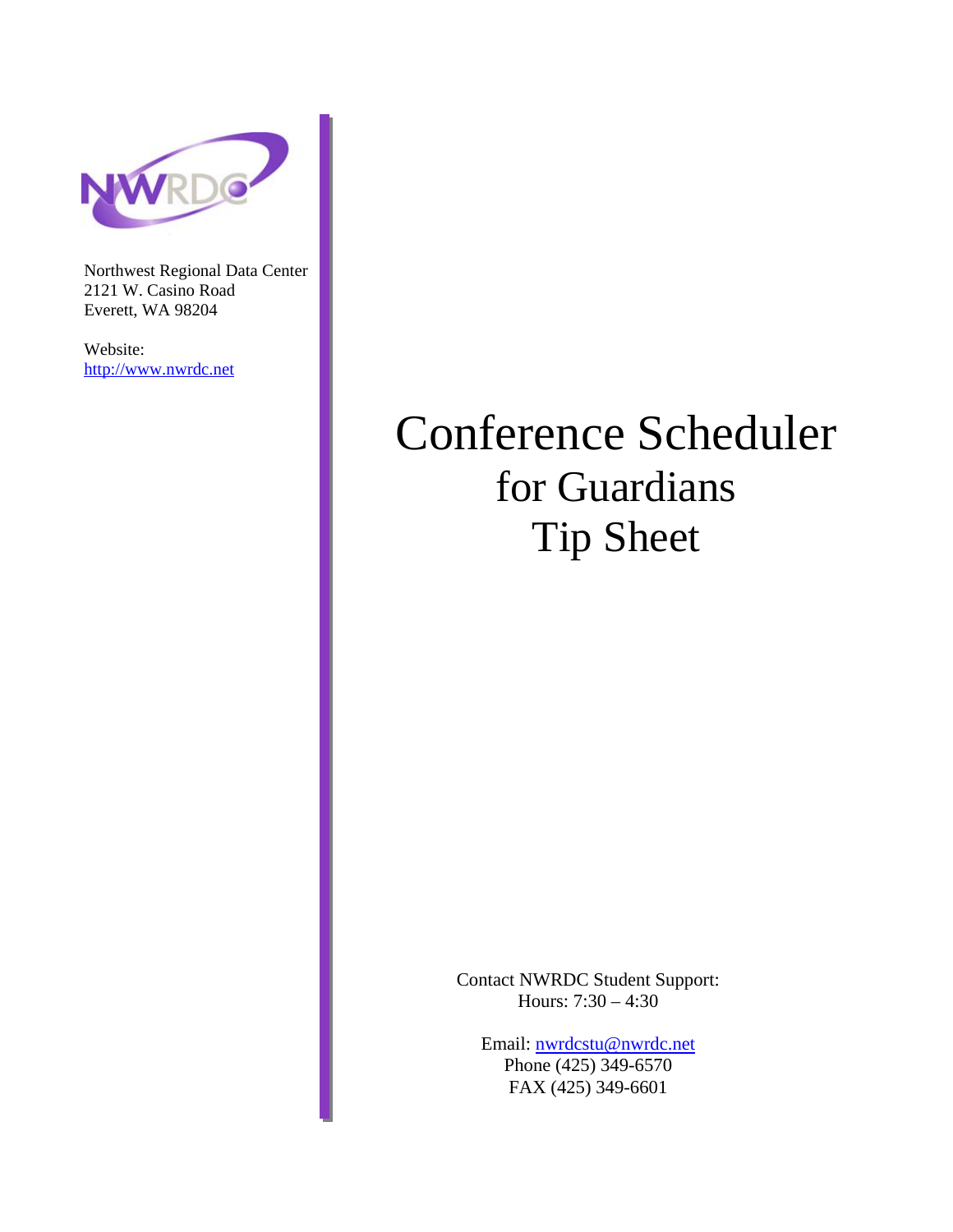

TERMS OF USE: The information contained herein is licensed, trade-secret and proprietary and may not be used, disclosed or reproduced without permission of the licensing authorities, WSIPC and/or Skyward, Inc. As a condition of use, the User agrees to protect and keep the information from disclosure or falling into the public domain. The failure to comply with this agreement may result in the immediate termination of the User's right to access the information.

#### **Published by Northwest Regional Data Center 2121 W. Casino Road Everett, WA 98204**

All rights reserved. Reproduction of any part of this manual, in any medium without written permission of Northwest Regional Data Center is prohibited.

This edition is printed in the United States of America and the contents are subject to change without notice.

Skyward ® is the registered trademark for Skyward, Inc. located in Stevens Point, Wisconsin.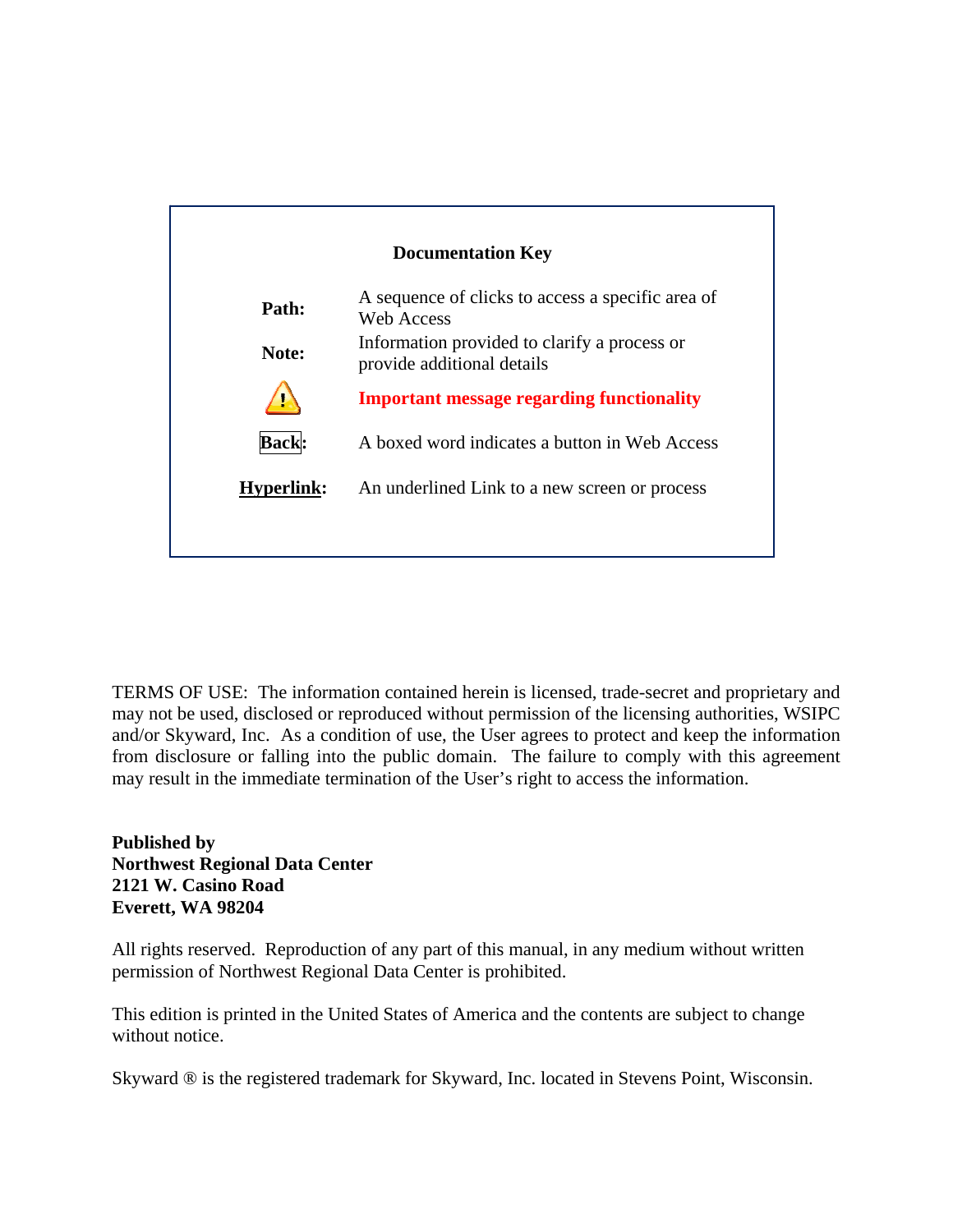# **Conference Scheduler for Guardians**

## **Scheduling a Conference**

The Conference Scheduler feature allows guardians to schedule parent teacher conferences online. To access Conference Scheduler, select **Teacher Conferences** from the Family Access menu.



1. Click **All Conference**, click **Select a Time** to pick a time slot for a student's class.

| <b>Scheduled Conferences Report</b>      |                                         |                                                |                            |
|------------------------------------------|-----------------------------------------|------------------------------------------------|----------------------------|
| <b>Print All Scheduled Conferences</b>   |                                         |                                                |                            |
| <b>JOSHUA (NWRDC ALTERNATIVE)</b>        | View Scheduled Times    All Conferences |                                                |                            |
| <b>All Conferences</b>                   | <b>Status</b>                           | <b>Class</b>                                   | <b>Building/Room</b>       |
| Period 1<br>8:00 AM - 8:50 AM            | Not Yet Scheduled<br>(Select a Time)    | OL CHEMISTRY<br><b>Taunya Sintonscr</b>        | Building (407) / Room(133) |
| Period <sub>2</sub><br>8:55 AM - 9:45 AM | Not Yet Scheduled<br>(Select a Time)    | CHILD DEVELOPMENT<br><b>Fallon Nygrenscr</b>   | Building (407)             |
| Period 3<br>$9.50$ AM - 10:40 AM         | Not Yet Scheduled<br>(Select a Time)    | <b>CAREERS CHOICES</b><br>Aleiandro Lazcanoscr | Building (407) / Room(131) |
| Period 4<br>10:45 AM - 11:35 AM          | Not Yet Scheduled<br>(Select a Time)    | <b>ENGLISH 11</b><br><b>Desiree Rubeckscr</b>  | Building (407) / Room(125) |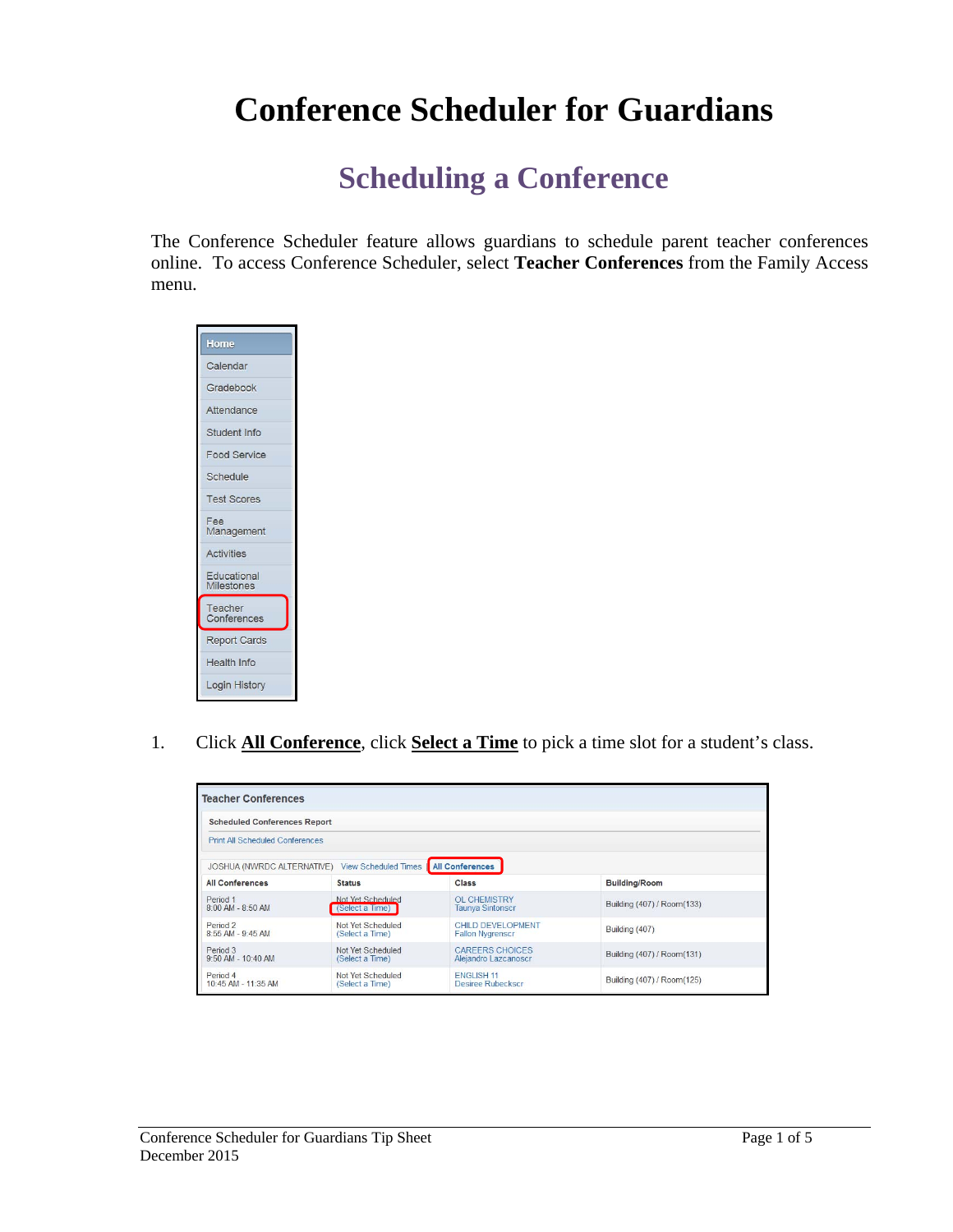2. Click **Select** to the right of the Conference Time Slot signing-up for.

| <b>Conference Time Slots</b>         | <b>Status</b> | <b>Building/Room</b> |               |
|--------------------------------------|---------------|----------------------|---------------|
| Thu Oct 30, 2014 12:00 pm - 12:15 pm | Open          |                      | <b>Select</b> |
| Thu Oct 30, 2014 12:15 pm - 12:30 pm | Open          |                      | Select        |
| Thu Oct 30, 2014 12:30 pm - 12:45 pm | Open          |                      | <b>Select</b> |
| Thu Oct 30, 2014 12:45 pm - 1:00 pm  | Open          |                      | <b>Select</b> |
| Thu Oct 30, 2014 1:00 pm - 1:15 pm   | Open          |                      | <b>Select</b> |
| Thu Oct 30, 2014 1:15 pm - 1:30 pm   | Open          |                      | <b>Select</b> |
| Thu Oct 30, 2014 1:30 pm - 1:45 pm   | Open          |                      | <b>Select</b> |
| Thu Oct 30, 2014 1:45 pm - 2:00 pm   | Open          |                      | <b>Select</b> |
| Thu Oct 30, 2014 2:00 pm - 2:15 pm   | Open          |                      | <b>Select</b> |
| Thu Oct 30, 2014 2:15 pm - 2:30 pm   | Open          |                      | <b>Select</b> |
| Thu Oct 30, 2014 2:30 pm - 2:45 pm   | Open          |                      | <b>Select</b> |
| Thu Oct 30, 2014 2:45 pm - 3:00 pm   | Open          |                      | <b>Select</b> |
| Thu Oct 30, 2014 3:00 pm - 3:15 pm   | Open          |                      | Select        |
| Thu Oct 30, 2014 3:15 pm - 3:30 pm   | Open          |                      | <b>Select</b> |
| Thu Oct 30, 2014 3:30 pm - 3:45 pm   | Open          |                      | <b>Select</b> |
| Thu Oct 30, 2014 3:45 pm - 4:00 pm   | Open          |                      | Select        |
| Thu Oct 30, 2014 4:00 pm - 4:15 pm   | Open          |                      | <b>Select</b> |
| Thu Oct 30, 2014 4:15 pm - 4:30 pm   | Open          |                      | Select        |
| Thu Oct 30, 2014 4:30 pm - 4:45 pm   | Open          |                      | <b>Select</b> |
| Thu Oct 30, 2014 4:45 pm - 5:00 pm   | Open          |                      | Select        |
| Thu Oct 30, 2014 5:00 pm - 5:15 pm   | Open          |                      | <b>Select</b> |

3. The Select Time Slot dialog box will appear. Click **Save**

| Teacher:  | <b>Fallon Nygrenscr</b>       |
|-----------|-------------------------------|
| Date:     | Thu Oct 30, 2014              |
| Time:     | 12:00 PM - 12:15 PM           |
| Student:  | <b>JOSHUA D. REYNOLDS</b>     |
| Course:   | VCD101/02 - CHILD DEVELOPMENT |
| Building: |                               |
| Room:     |                               |

Repeat steps 1-3 until slots have been scheduled for all of the student's classes.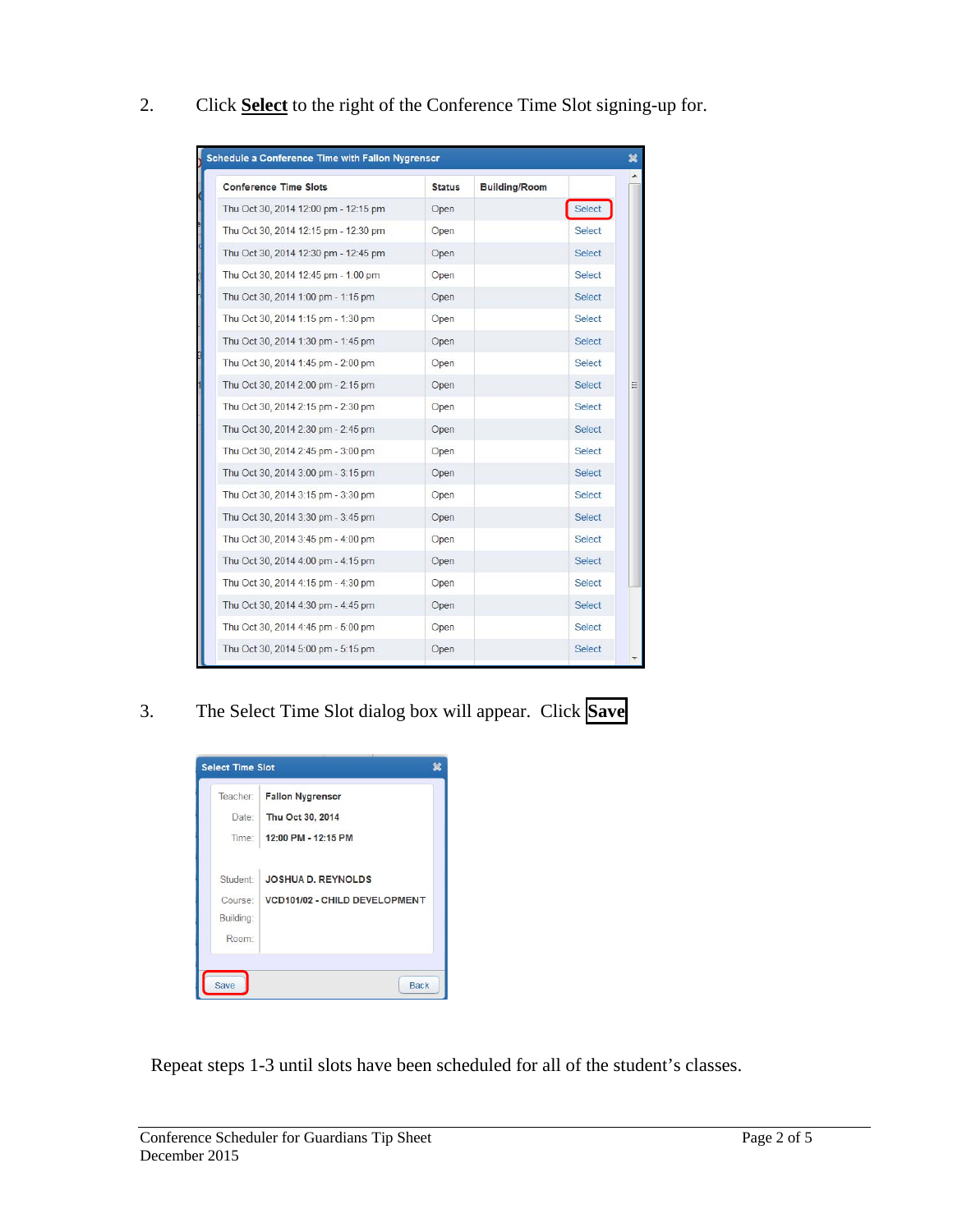### **Reschedule a Conference**

If, after a conference is scheduled, the date or time needs to be changed, it is possible do so.

1. Click **View Scheduled Times** to view all scheduled times.

| <b>Scheduled Conferences Report</b>    |                                                                           |                          |                            |
|----------------------------------------|---------------------------------------------------------------------------|--------------------------|----------------------------|
| <b>Print All Scheduled Conferences</b> |                                                                           |                          |                            |
|                                        | JOSHUA (NWRDC ALTERNATIVE) View Scheduled Times<br><b>All Conferences</b> |                          |                            |
| <b>All Conferences</b>                 | <b>Status</b>                                                             | Class                    | <b>Building/Room</b>       |
| Period 1                               | Scheduled                                                                 | <b>OL CHEMISTRY</b>      | Building (407) / Room(133) |
| 8:00 AM - 8:50 AM                      | Thu Oct 30, 2014 from 12:15 PM - 12:30 PM                                 | <b>Taunya Sintonscr</b>  |                            |
| Period <sub>2</sub>                    | Scheduled                                                                 | CHILD DEVELOPMENT        | Building (407)             |
| 8:55 AM - 9:45 AM                      | Thu Oct 30, 2014 from 12:00 PM - 12:15 PM                                 | <b>Fallon Nvgrenscr</b>  |                            |
| Period 3                               | Not Yet Scheduled                                                         | <b>CAREERS CHOICES</b>   | Building (407) / Room(131) |
| 9:50 AM - 10:40 AM                     | (Select a Time)                                                           | Alejandro Lazcanoscr     |                            |
| Period 4                               | Scheduled                                                                 | FNGI ISH 11              | Building (407) / Room(125) |
| 10:45 AM - 11:35 AM                    | Thu Oct 30, 2014 from 12:30 PM - 12:45 PM                                 | <b>Desiree Rubeckscr</b> |                            |

2. Click **Unschedule** to unschedule a class.

| <b>Teacher Conferences</b>                                        |                           |                                                |                      |              |
|-------------------------------------------------------------------|---------------------------|------------------------------------------------|----------------------|--------------|
| <b>Scheduled Conferences Report</b>                               |                           |                                                |                      |              |
| <b>Print All Scheduled Conferences</b>                            |                           |                                                |                      |              |
| JOSHUA (NWRDC ALTERNATIVE) View Scheduled Times   All Conferences |                           |                                                |                      |              |
| <b>Scheduled Conference Times</b>                                 | <b>Status</b>             | <b>Class</b>                                   | <b>Building/Room</b> | <b>Notes</b> |
| Thu Oct 30, 2014 from 12:00 PM - 12:15 PM                         | Scheduled<br>(Unschedule) | CHILD DEVELOPMENT<br><b>Fallon Nygrenscr</b>   |                      | E            |
| Thu Oct 30, 2014 from 12:15 PM - 12:30 PM                         | Scheduled<br>(Unschedule) | <b>OL CHEMISTRY</b><br><b>Taunya Sintonscr</b> |                      | E            |
| Thu Oct 30, 2014 from 12:30 PM - 12:45 PM                         | Scheduled<br>(Unschedule) | FNGI ISH 11<br>Desiree Rubeckscr               |                      | E            |

4. The Delete Time Slot dialog box will appear. Click **Save**

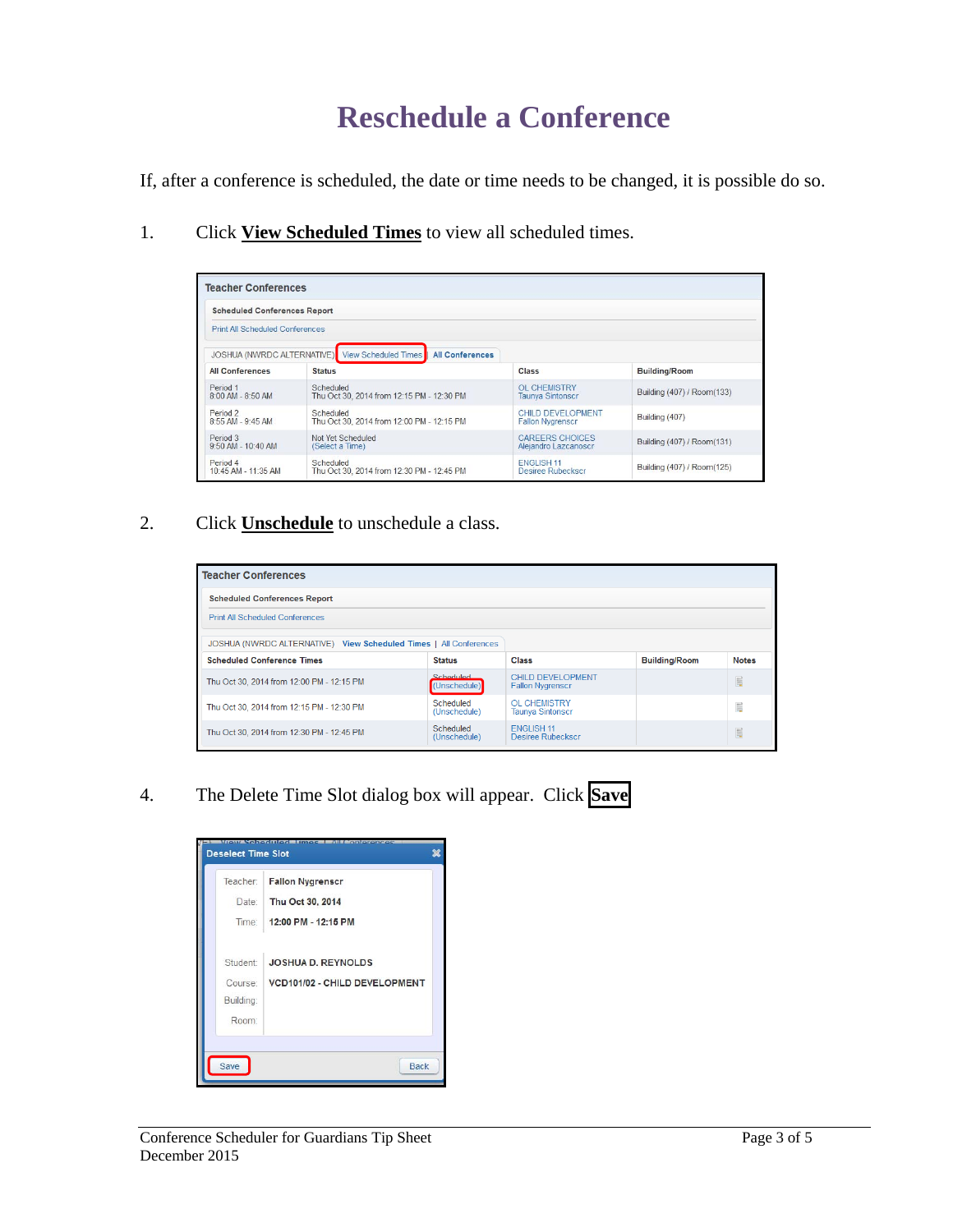5. Click **All Conferences** to return to the All Conferences tab. Click **Select a Time** to pick a new time slot for a student's class.

| <b>Scheduled Conferences Report</b>    |                                      |                                                |                            |
|----------------------------------------|--------------------------------------|------------------------------------------------|----------------------------|
|                                        |                                      |                                                |                            |
| <b>Print All Scheduled Conferences</b> |                                      |                                                |                            |
| <b>JOSHUA (NWRDC ALTERNATIVE)</b>      | <b>View Scheduled Times</b>          | <b>All Conferences</b>                         |                            |
| <b>All Conferences</b>                 | <b>Status</b>                        | <b>Class</b>                                   | <b>Building/Room</b>       |
| Period 1<br>8:00 AM - 8:50 AM          | Not Yet Scheduled<br>(Select a Time) | OL CHEMISTRY<br><b>Taunya Sintonscr</b>        | Building (407) / Room(133) |
| Period 2<br>8:55 AM - 9:45 AM          | Not Yet Scheduled<br>(Select a Time) | CHILD DEVELOPMENT<br><b>Fallon Nvgrenscr</b>   | Building (407)             |
| Period 3<br>$9.50$ AM - $10.40$ AM     | Not Yet Scheduled<br>(Select a Time) | <b>CAREERS CHOICES</b><br>Alejandro Lazcanoscr | Building (407) / Room(131) |
| Period 4<br>10:45 AM - 11:35 AM        | Not Yet Scheduled<br>(Select a Time) | <b>ENGLISH 11</b><br>Desiree Rubeckscr         | Building (407) / Room(125) |

**Note:** When a parent is on the Schedule Conferences Report screen, the class and teacher name are hyperlinks. Clicking on the class will open the class info screen. Clicking on the teacher name will open the teacher info screen which also provides an email hyperlink.

| <b>Class Info</b>                     |                         |  |
|---------------------------------------|-------------------------|--|
| <b>ARTI</b> (Period 1) B Fosselmanscr |                         |  |
| <b>NWRDC HIGH SCHOOL</b>              | Dept: ART               |  |
| Alphakey / Section: AAA100 / 02       | Subj: FINE ARTS         |  |
| Course Length: SEMESTER1              | Credits: 0.500          |  |
| Curriculum: ART                       | Course Grades: 9 - 12   |  |
| <b>Meeting Times</b>                  |                         |  |
| Teacher: B Eosselmanscr               | Period: 1               |  |
| Start Date: Fri Aug 1, 2014           | Time: 8:00 AM - 8:55 AM |  |
| End Date: Sat Jan 24, 2015            | Room: B112              |  |